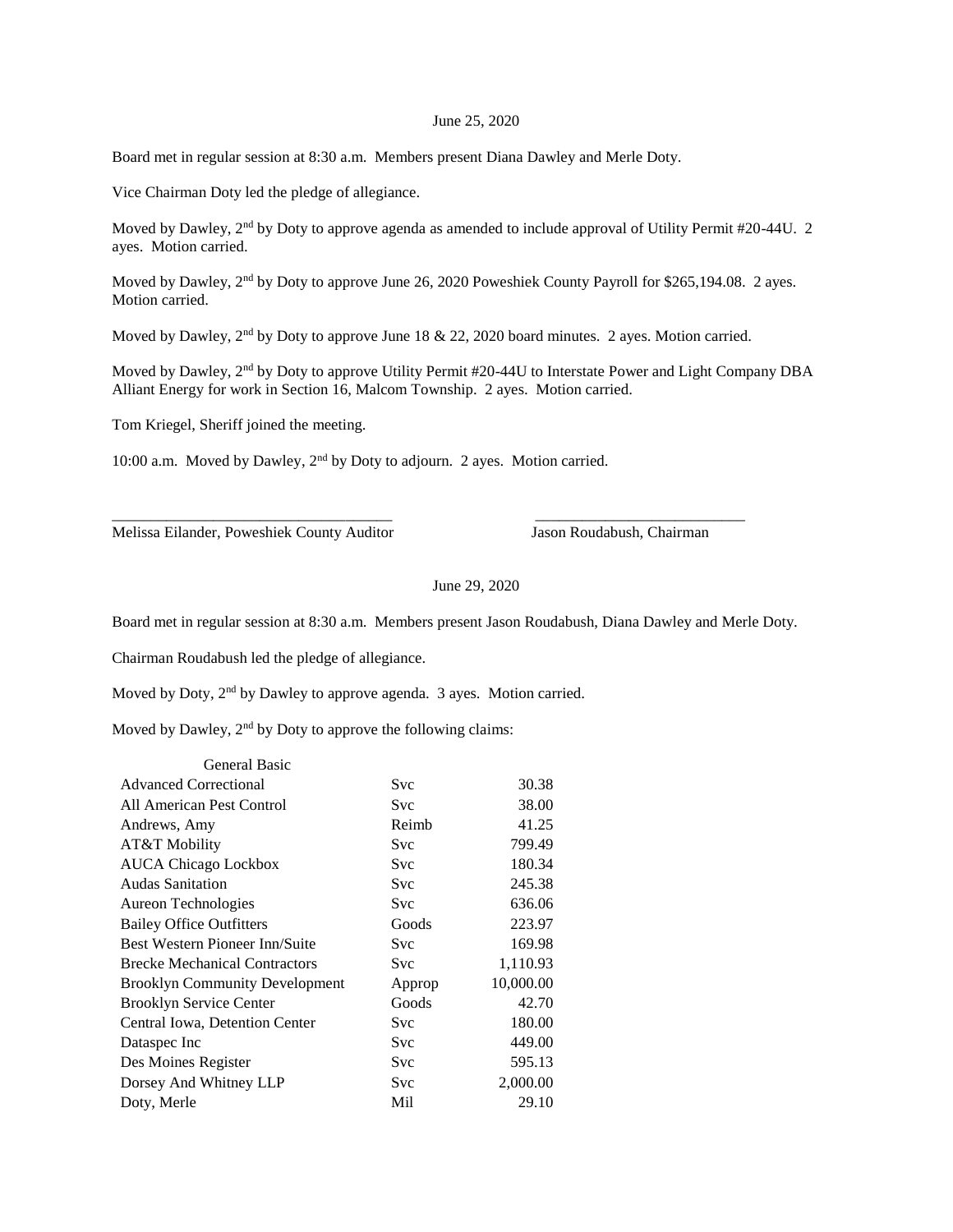| <b>East Pow County Ambulance</b>  | Approp     | 12,539.00       |
|-----------------------------------|------------|-----------------|
| Eichenberger, Matt                | Mil        | 20.37           |
| Fallis, Ashley                    | Reimb      | 5.86            |
| Fareway Stores Inc                | Goods      | 221.36          |
| Forbes Office Equip Inc           | Goods      | 1,960.54        |
| Fuelman                           | Goods      | 22.34           |
| Galls Inc                         | Goods      | 522.54          |
| Gilbert, Lester R                 | Svc        | 1,025.00        |
| Glen's Tractor Repair Inc         | Goods      | 188.95          |
| Grinnell City Of                  | Approp/Svc | 3,024.55        |
| Grinnell Herald Register          | Svc        | 435.89          |
| Grinnell Regional Home Care       | Svc        | 27,045.26       |
| Grinnell Regional Medical Ctr     | <b>Svc</b> | 164.00          |
| H & J Fertilizer Inc              | Goods      | 59.75           |
| Hawkeye Fire & Safety Co          | Svc        | 607.00          |
| <b>Heartland Coop</b>             | <b>Svc</b> | 2,096.12        |
| Hickenbottom Inc                  | Goods      | 323.87          |
| Hoffstetter, Tanner               | Svc        | 208.35          |
| <b>Hometown Hardware</b>          | Supplies   | 190.54          |
| Hy-Vee Store Inc                  | Goods      | 3,039.75        |
| <b>IACCVSO</b>                    | Svc        | 50.00           |
| Infomax                           | <b>Svc</b> | 1,108.75        |
| Iowa City VA Volunteer Svcs       | <b>Svc</b> | 218.00          |
| <b>Iowa County Attorneys Case</b> | <b>Svc</b> | 6,920.00        |
| <b>Iowa Prison Industries</b>     | Goods      | 681.92          |
| <b>ISCTA</b>                      | <b>Svc</b> | 250.00          |
| John Deere Financial              | Goods      | 578.21          |
| Klaver, Bart                      | Svc        | 42.94           |
| Lamb, Mary                        | Svc        | 205.00          |
| Lexipol LLC                       | Goods      | 2,857.50        |
| Lowry Electric                    | Goods      | 19.73           |
| Mahaska Communication Group       | <b>Svc</b> | 128.74          |
| Matt Parrott/Storey Kenworthy     | Goods      | 120.38          |
| McKesson Medical Surgical         | Goods      | 671.60          |
| Meyer, Uwe                        | Mil        | 21.29           |
| Mid American Energy               | Svc        | 1,959.54        |
| Montezuma Ambulance Svc           | Approp     | 7,978.00        |
| Montezuma Municipal Utilities     | Svc        | 2,638.92        |
| Montezuma Municipal Water         | Svc        | 37.50           |
| Montezuma State Bank              | <b>Svc</b> | 37.80           |
| Montezuma Super Valu              | Goods      | 8.48            |
| New Century F.S. Inc              | Goods      | 38.00           |
| Office Depot                      | Goods      | 363.48          |
| Pauls Ace Hardware Inc            | Goods      |                 |
| <b>Pitney Bowes</b>               | Goods      | 22.99<br>153.42 |
|                                   |            |                 |
| <b>Pitney Bowes</b>               | Svc        | 4,124.54        |
| Police Legal Sciences Inc         | Svc        | 1,440.00        |
| Polk County Treasurer             | Svc        | 184.77          |
| Postmaster                        | Svc        | 110.00          |
| Postmaster                        | Svc        | 830.00          |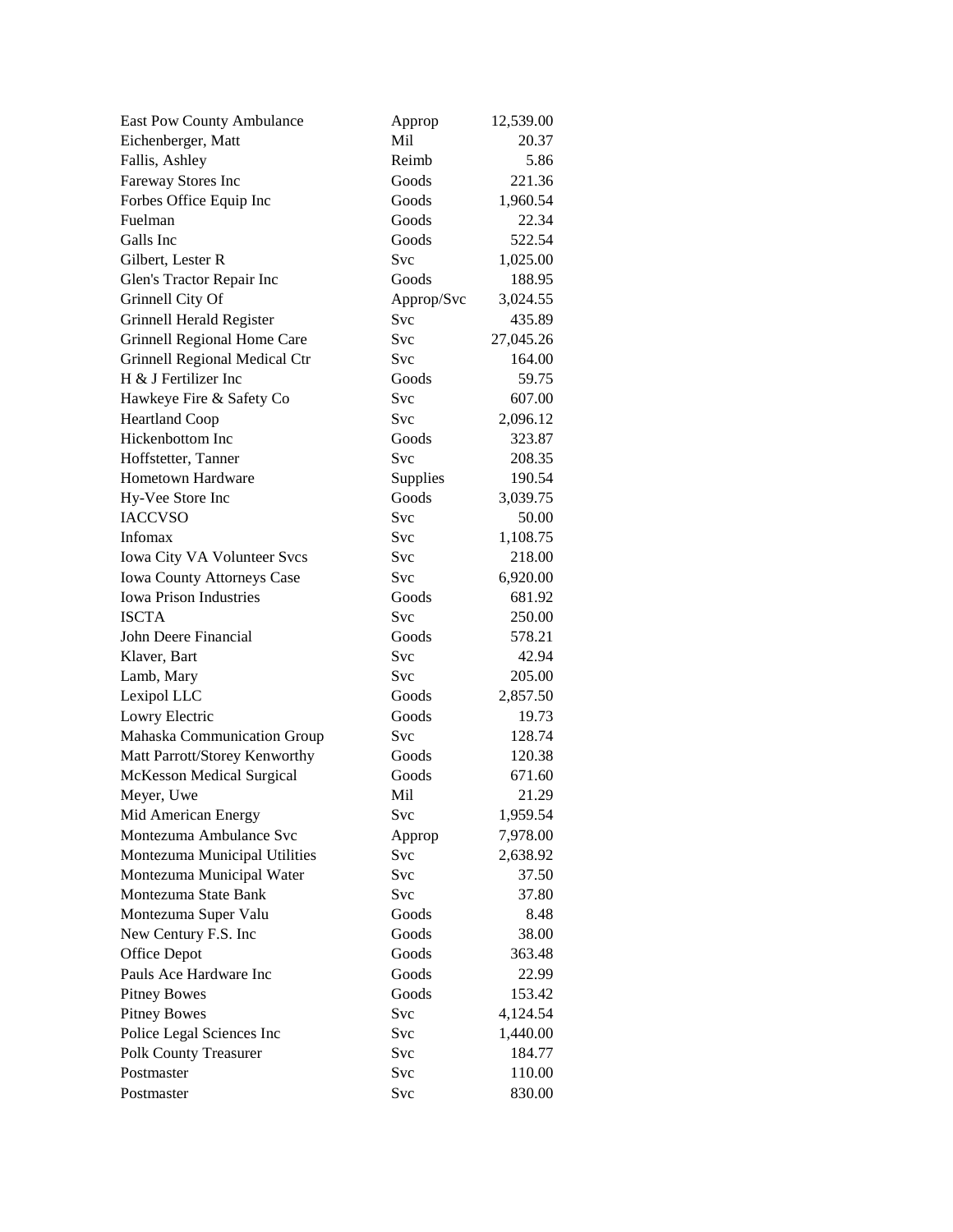| Pow Co Employee Health Plan Tr     | Svc        | 480.28    |
|------------------------------------|------------|-----------|
| Poweshiek County 4-H               | Approp     | 6,250.00  |
| Poweshiek County Sheriff           | Svc        | 177.78    |
| <b>Poweshiek Transfer Station</b>  | Svc        | 114.24    |
| <b>Poweshiek Water Assn</b>        | Svc        | 86.28     |
| Premier Office Equip               | Svc        | 645.85    |
| <b>Quill Corporation</b>           | Goods      | 176.54    |
| Racom Corporation                  | Svc        | 233.75    |
| RJ Thomas Mfg Co Inc               | Goods      | 674.00    |
| <b>Scantron Corporation</b>        | Svc        | 748.00    |
| Schuck, Russ                       | Mil        | 20.52     |
| Schumacher Elevator Co             | <b>Svc</b> | 276.20    |
| <b>Seaton Construction Inc</b>     | Svc        | 550.00    |
| Simpson, Corey                     | Reimb      | 62.50     |
| Sinclair Napa                      | Goods      | 13.49     |
| <b>Sinclair Tractor</b>            | Goods      | 10,950.00 |
| <b>Smith Funeral Home</b>          | Svc        | 720.00    |
| Stamp Ag                           | Goods      | 43.78     |
| Taylor Auto Body, Inc              | Svc        | 239.95    |
| The Depot Express                  | Goods      | 58.33     |
| <b>TIAA Commercial Finance Inc</b> | Svc        | 277.89    |
| <b>True Value</b>                  | Goods      | 507.71    |
| <b>United States Cellular</b>      | Svc        | 501.29    |
| <b>US Bank Equipment Finance</b>   | <b>Svc</b> | 923.20    |
| VanNevel Coatings & Restorati      | Svc        | 614.42    |
| Verizon                            | <b>Svc</b> | 40.01     |
| Victor Oil, Inc.                   | Goods      | 1,222.44  |
| West Payment Center                | Svc        | 323.70    |
| Windstream                         | <b>Svc</b> | 694.09    |
|                                    |            |           |
| General Supplemental               |            |           |
| Bly, Rachel                        | Mil        | 21.34     |
| Bracy, Michelle                    | Mil        | 29.10     |
| Cox, Kathy                         | Mil        | 9.70      |
| Dale, Carol L                      | Mil        | 15.52     |
| Des Moines Register                | Svc        | 20.60     |
| Eilander, Melissa                  | Mil        | 79.07     |
| Grinnell Herald Register           | Svc        | 722.30    |
| Henry M Adkins & Son Inc           | Svc        | 6,602.99  |
| Hudnut, Dixie M                    | Mil        | 23.28     |
| Hudnut, Larry                      | Svc        | 37.50     |
| Hurst, Angela                      | Mil        | 15.04     |
| Longman, Debra                     | Mil        | 18.43     |
| McDowell, Julie                    | Mil        | 3.88      |
| Meredith, Phyllis                  | Mil        | 21.34     |
| Meyer, Diane                       | Mil        | 4.85      |
| Montezuma Super Valu               | Goods      | 7.89      |
| Oxenreider, Sarah                  | Mil        | 9.70      |
| <b>Pitney Bowes</b>                | Svc        | 2,662.20  |
| Postmaster                         | Svc        | 2,750.00  |
|                                    |            |           |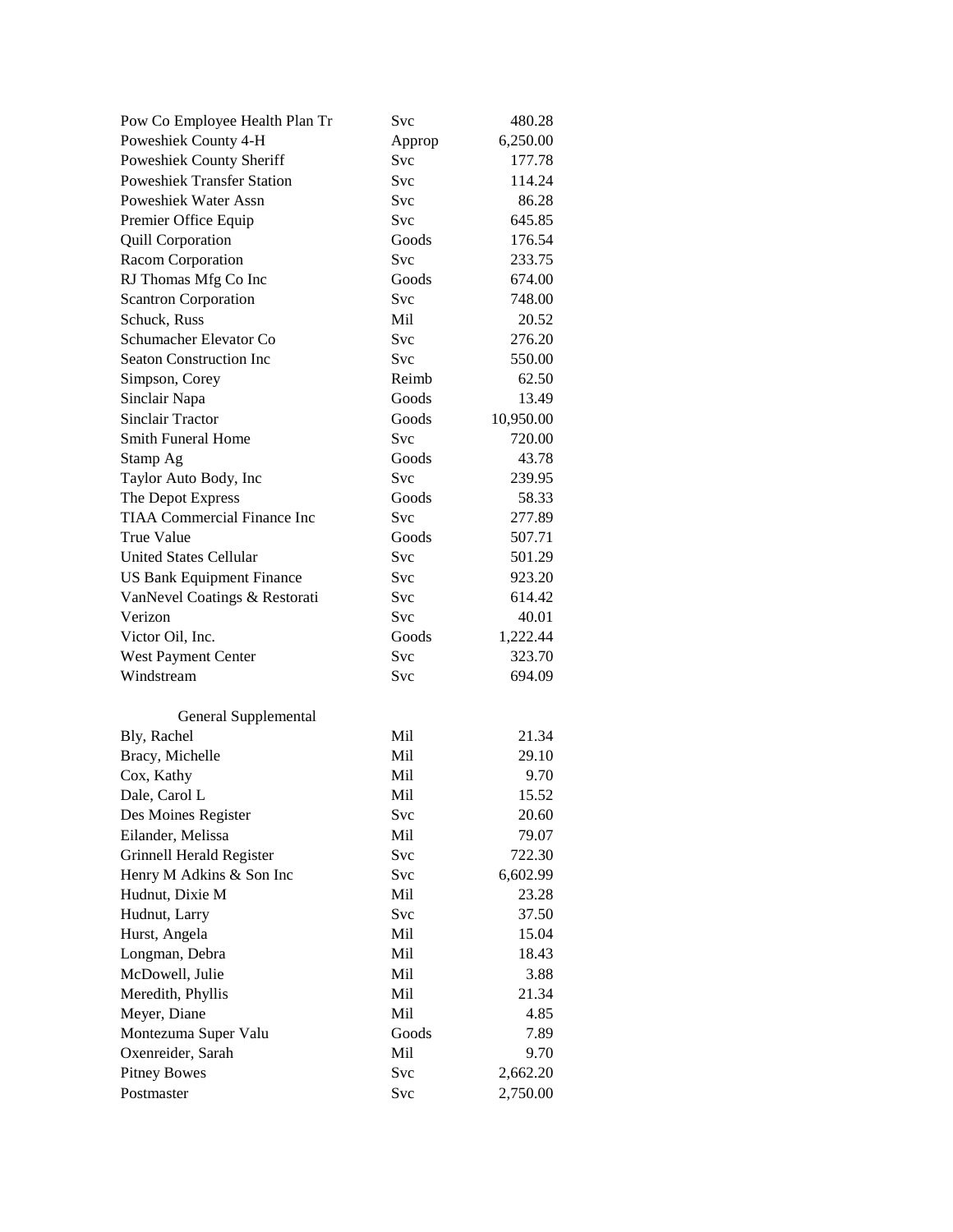| Poweshiek County Secondary Road<br>Dept | Svc        | 466.81    |
|-----------------------------------------|------------|-----------|
| Premier Office Equip                    | Svc        | 47.91     |
| Tish, Ashley                            | Mil        | 14.55     |
| Tish, Laura                             | Reimb      | 16.63     |
| Tremmel, Shirley                        | Mil        | 9.70      |
| Wray, Jo                                | Mil        | 21.34     |
|                                         |            |           |
| <b>MH/DD Services</b>                   |            |           |
| Fallis, Ashley                          | Reimb      | 98.80     |
| Grinnell Herald Register                | Goods      | 44.50     |
| Poweshiek County Auditor                | <b>Svc</b> | 1,042.77  |
| <b>Rural Services Basic</b>             |            |           |
| <b>Brooklyn Public Library</b>          | Approp     | 6,742.50  |
| <b>Brownells</b> Inc                    | Goods      | 323.96    |
| Cubs Automotive Repair & Coll           | Goods      | 462.00    |
| Drake Community Library                 | Approp     | 6,742.50  |
| Galls Inc                               | Goods      | 769.48    |
| <b>Grinnell Firestone Store</b>         | <b>Svc</b> | 2,540.72  |
| Hickenbottom Inc                        | Goods      | 82.38     |
| Keystone Laboratories                   | Svc        | 155.50    |
| Lexipol LLC                             | Goods      | 2,857.50  |
| Montezuma Public Library                | Approp     | 6,742.50  |
| New Century F.S. Inc                    | Goods      | 2,034.12  |
| <b>Pitney Bowes</b>                     | Svc        | 49.55     |
| Postmaster                              | Svc        | 76.00     |
| Simpson, Corey                          | Reimb      | 11.00     |
| Sinclair Napa                           | Goods      | 67.35     |
| State Hygenic Lab                       | Svc        | 31.00     |
| Storm Water Supply, Llc                 | Goods      | 2,319.12  |
| The Depot Express                       | Goods      | 563.92    |
| Thomason, Siraj                         | Svc        | 500.00    |
| Van Diest Supply Company                | Goods      | 8,947.80  |
| Vannoy Chevrolet Co                     | Svc        | 82.43     |
| Wex Bank                                | Goods      | 104.50    |
| Windstream                              | Svc        | 50.34     |
|                                         |            |           |
| Secondary Road                          |            |           |
| Airgas Usa LLC                          | <b>Svc</b> | 718.69    |
| <b>Alliant Energy/IPL</b>               | <b>Svc</b> | 209.96    |
| <b>Altorfer Machinery Co</b>            | Goods/Svc  | 27,477.27 |
| American Legion Blakley Steven          | Svc        | 335.00    |
| Arnold Motor Supply Inc                 | Goods      | 1,291.42  |
| <b>AUCA Chicago Lockbox</b>             | Svc        | 610.64    |
| <b>Audas Sanitation</b>                 | Svc        | 178.13    |
| <b>Bauer Built</b>                      | Goods      | 4,774.47  |
| Block, Marty                            | <b>Svc</b> | 225.00    |
| <b>Brooklyn Building Center</b>         | Goods      | 554.86    |
| <b>Brooklyn Mun Utilities</b>           | Svc        | 296.49    |
| <b>Brooklyn Mut Telecommunication</b>   | Svc        | 27.77     |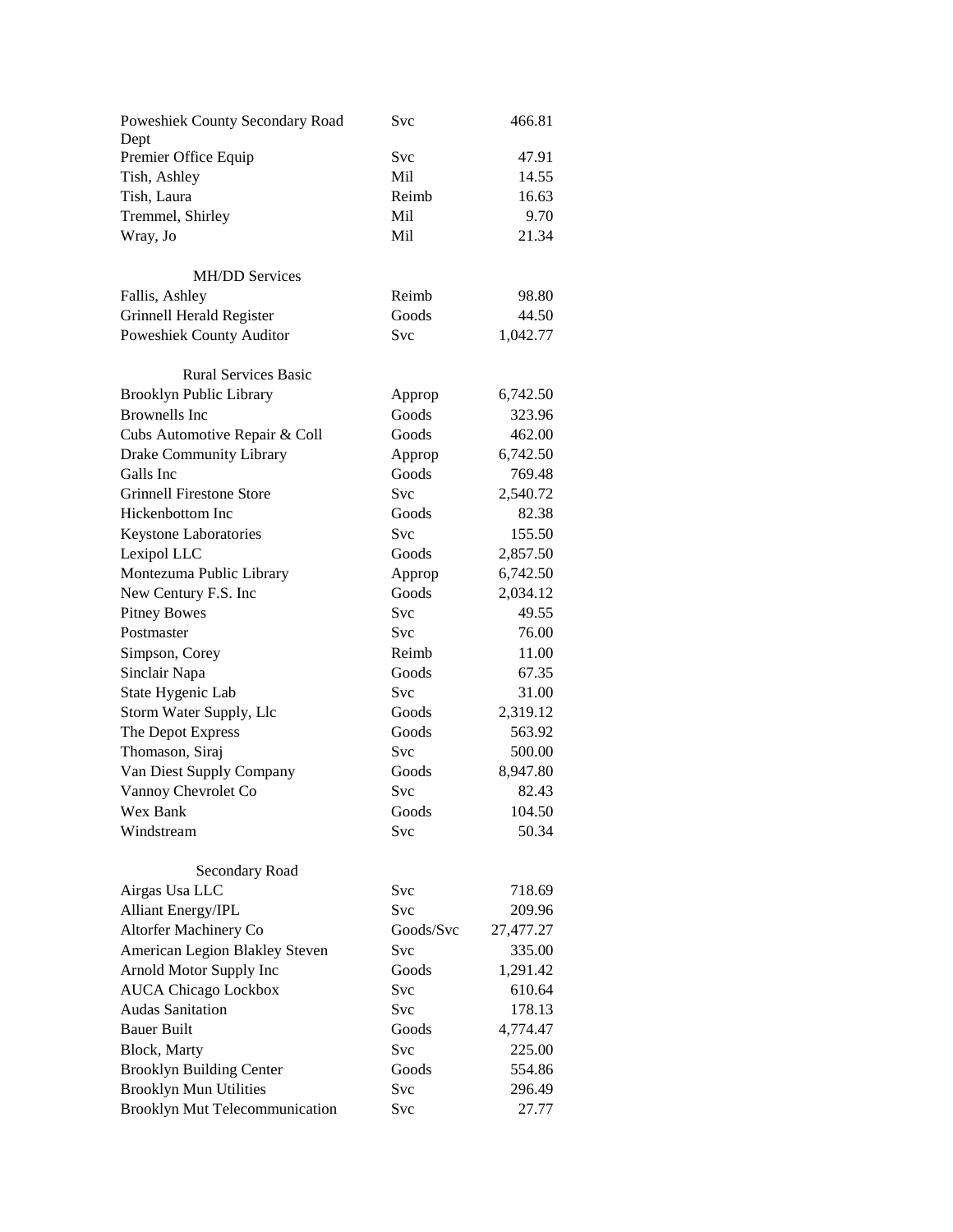| Calhoun-Burns & Assoc Inc          | <b>Svc</b> | 7,905.10   |
|------------------------------------|------------|------------|
| Chemsearch                         | Goods      | 399.95     |
| Cintas Corporation                 | Goods      | 79.02      |
| Deep River City Of                 | Svc        | 54.36      |
| Douds Stone LLC                    | Goods      | 9,031.42   |
| Dysart Tire & Service, Inc.        | <b>Svc</b> | 34.00      |
| Electrical Engineering & Equip     | Svc        | 279.29     |
| <b>Fastenal Company</b>            | Goods      | 429.73     |
| <b>Gatr Truck Center</b>           | Goods/Svc  | 5,708.13   |
| Grinnell City Of                   | Svc        | 49.33      |
| <b>Hall Construction</b>           | Svc        | 945.00     |
| Hickenbottom Inc                   | Goods      | 346.45     |
| Hoffstetter, Tanner                | Svc        | 783.79     |
| Hometown Hardware                  | Goods      | 16.17      |
| Illowa Culvert & Supply            | Goods      | 4,764.80   |
| <b>Iowa Prison Industries</b>      | Goods      | 2,182.50   |
| Jasper Construction Svcs Inc       | Goods      | 198.05     |
| John Deere Financial               | Goods/Svc  | 760.29     |
| Krivachek, David                   | Goods      | 62.00      |
| Logan Contractors Supply, Inc      | Goods      | 185.00     |
| Lowry Equipment Inc                | Goods      | 165.92     |
| Malcom Lumber                      | Goods      | 19.56      |
| <b>Manatts</b> Inc                 | Goods      | 6,750.09   |
| Martin Equipment Of Il, Inc.       | Goods      | 238.25     |
| <b>Martin Marietta Materials</b>   | Goods      | 167,626.34 |
| Mid American Energy                | Svc        | 161.81     |
| Montezuma Municipal Utilities      | Svc        | 457.83     |
| Montezuma Municipal Water          | <b>Svc</b> | 112.50     |
| Morrison Enterprises Inc           | <b>Svc</b> | 80.00      |
| Napa Auto Parts                    | Goods      | 278.26     |
| Oden Enterprises Inc               | Goods      | 32,298.28  |
| <b>Ohalloran International Inc</b> | Goods      | 142.04     |
| Pow Co Employee Health Plan Tr     | Svc        | 1,440.84   |
| <b>Poweshiek Transfer Station</b>  | Svc        | 397.08     |
| Poweshiek Water Assn               | Svc        | 116.00     |
| Sinclair Napa                      | Goods      | 16.58      |
| <b>Smiths Quality Rental</b>       | Svc        | 75.00      |
| Snap On Tools                      | Goods      | 240.50     |
| Tama County Highway Dept           | <b>Svc</b> | 24,452.51  |
| Taylor Auto Body, Inc              | Goods/Svc  | 144.49     |
| Tifco Industries, Inc.             | Goods      | 581.40     |
| <b>True Value</b>                  | Goods      | 20.13      |
| Verizon Connect Nwf Inc            | <b>Svc</b> | 1,217.30   |
| Victor Oil, Inc.                   | Svc        | 16,181.10  |
| Wex Bank                           | Goods      | 1,275.13   |
| Windstream                         |            |            |
|                                    | Svc        | 417.77     |
| Ziegler Inc                        | Goods      | 8,894.27   |
| Sheriff Commissary                 |            |            |
| <b>Swanson Services Corp</b>       | Goods      | 117.48     |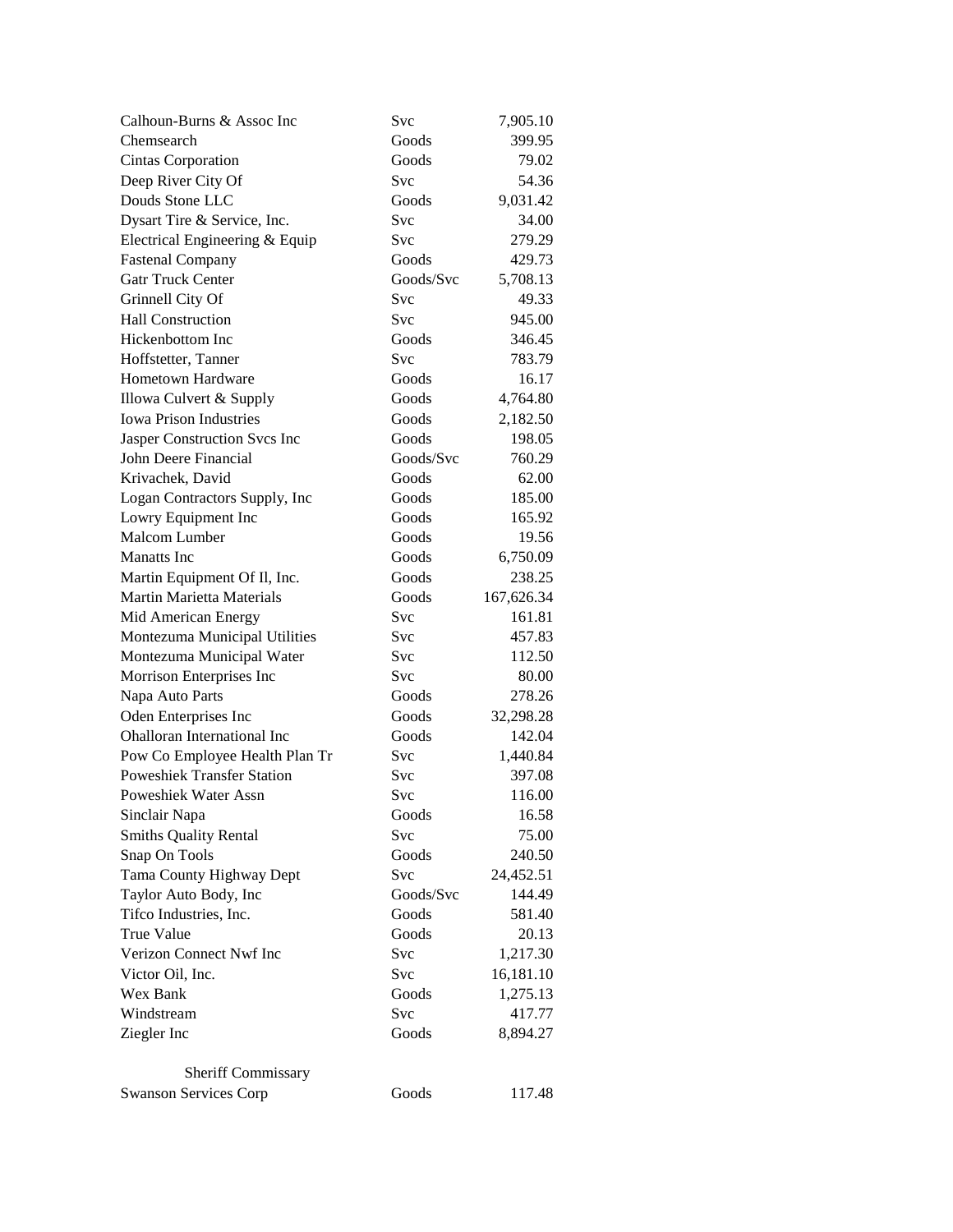| <b>Emergency Management Agency</b>    |            |          |
|---------------------------------------|------------|----------|
| Mid American Energy                   | Svc        | 81.65    |
| Midwest Card And ID Solutions         | <b>Svc</b> | 2,000.00 |
| Nationwide Industrial Supply          | Goods      | 558.60   |
| Northeast Iowa Response Group         | <b>Svc</b> | 9,457.00 |
| The Depot Express                     | Goods      | 71.22    |
| <b>US Bank Equipment Finance</b>      | Svc        | 15.00    |
| Verizon                               | Svc        | 40.01    |
| Windstream                            | <b>Svc</b> | 119.46   |
| E-911                                 |            |          |
| <b>Alliant Energy/IPL</b>             | Svc        | 129.03   |
| AT&T                                  | <b>Svc</b> | 48.16    |
| <b>Brooklyn Mut Telecommunication</b> | <b>Svc</b> | 209.20   |
| Century Link                          | <b>Svc</b> | 641.07   |
| Cooperative Telephone Co              | <b>Svc</b> | 309.48   |
| Disney-Bruggeman, Dawn                | Svc        | 2,339.09 |
| Postmaster/Us Postal Service          | <b>Svc</b> | 76.00    |
| Racom Corporation                     | <b>Svc</b> | 225.00   |
| Searsboro Telephone Co                | Svc        | 2,207.30 |
| Sign-Up Ltd                           | Goods      | 357.60   |
| <b>TIP Rural Electric Coop</b>        | Svc        | 87.04    |
| Verizon                               | <b>Svc</b> | 280.09   |
| Windstream                            | Svc        | 3,539.75 |
| <b>Windstream Communication</b>       | Svc        | 1,825.78 |
| Assessor                              |            |          |
| <b>Business Card</b>                  | <b>Svc</b> | 5,733.13 |
| <b>ICIT</b>                           | <b>Svc</b> | 50.00    |
| Matt Parrott/Storey Kenworthy         | Goods      | 27.96    |
| Pow Co Employee Health Plan Tr        | <b>Svc</b> | 960.56   |
| Quill Corporation                     | Goods      | 18.99    |
| Schneider Geospatial                  | Svc        | 6,615.00 |
| Windstream                            | Svc        | 61.04    |
| Windstream Communications Inc         | Svc        | 160.00   |

3 ayes. Motion carried.

Moved by Doty, 2nd by Dawley to approve year-end June 30, 2020 payroll for elected officials. 3 ayes. Motion carried.

Moved by Dawley, 2<sup>nd</sup> by Doty to approve Resolution #2020-40 FY'21 Appropriations Resolution. 3 ayes. Motion carried.

Moved by Doty, 2<sup>nd</sup> by Dawley to approve Resolution #2020-41 Poweshiek County Employee Health Plan Premium Analysis FY'21. 3 ayes. Motion carried.

Moved by Dawley, 2<sup>nd</sup> by Doty to approve Resolution #2020-42 FY'21 Employee Pay Rates. 3 ayes. Motion carried.